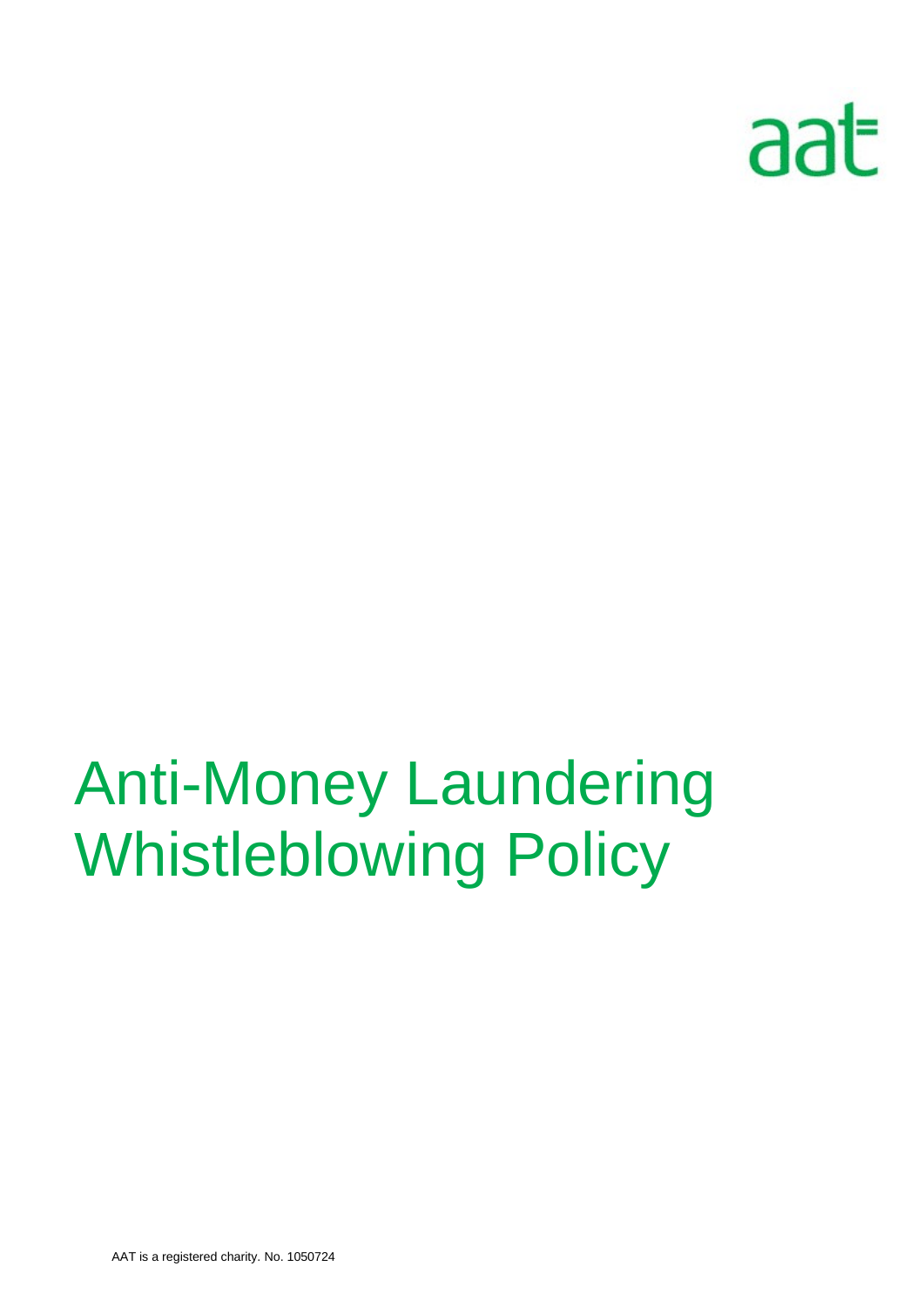#### Introduction

This policy sets out AAT's approach to whistleblowing in relation to money laundering and the procedures which should be followed when raising a concern with an AAT supervised accountancy firm.

It provides guidance on the procedures and controls for identifying and handling disclosure for whistleblowing for both our members and members of the public, relating to any non-compliance with the Money Laundering Regulations , and our role as a money laundering supervisory to report it via AAT's policy.

This document reinforces AAT's commitment to understanding and minimising the risks related to money laundering and terrorist financing.

#### **How to use the process guidance**

This process manual offers instructions on what steps you are obligated to take and should be read in conjunction with the Money Laundering Regulations in force.

#### **Keeping the process guidance up to date**

No process guidance can foresee or address every issue which may arise. It is a living document and we will develop new guidance in the light of experience. Please be on the lookout for ways in which we can add to the process guidance, make it clearer, or improve it in any way.

#### **Purpose**

- 1. This policy is to encourage our members and members of the public to report suspected wrongdoing and breaches of *The Money Laundering, Terrorist Financing and Transfer of Funds (Information on the Payer) Regulations 2017* (Money Laundering Regulations 2017), as soon as possible in the knowledge that their concerns will be taken seriously and investigated as appropriate and that their confidentiality will be respected. The purpose of this policy is to provide our members and members of the public with guidance as to how to raise those concerns and to advise them of the protection offered by the *Public Interest Disclosure Act 1998* (PIDA).
- 2. A distinction should be drawn between a concern of non-compliance with the Money Laundering Regulations and a suspicion of actual money laundering or terrorist financing activity taking place. Where there is knowledge or suspicion of a supervised member participating in or being involved in money laundering (either complicit or unwittingly) AAT encourages whistle-blowers to make an authorised disclosure, either through their firms internal SAR process or directly to the NCA if appropriate.

# **Policy detail**

- 2. Whistleblowing is **'speaking up' or raising a concern.** It ultimately is the disclosure of information which relates to suspected wrongdoing (generally a breach of a legal, statutory or regulatory requirement or unethical, immoral behaviour) of the law which compromises the Money Laundering Regulations 2017.
- 3. This policy covers situations where you want to raise a concern about a situation where, in your reasonable belief, a person or practice who is subject to the Anti-Money Laundering (AML regime has failed, or is failing, to comply with the regulations and you want to report it confidentially.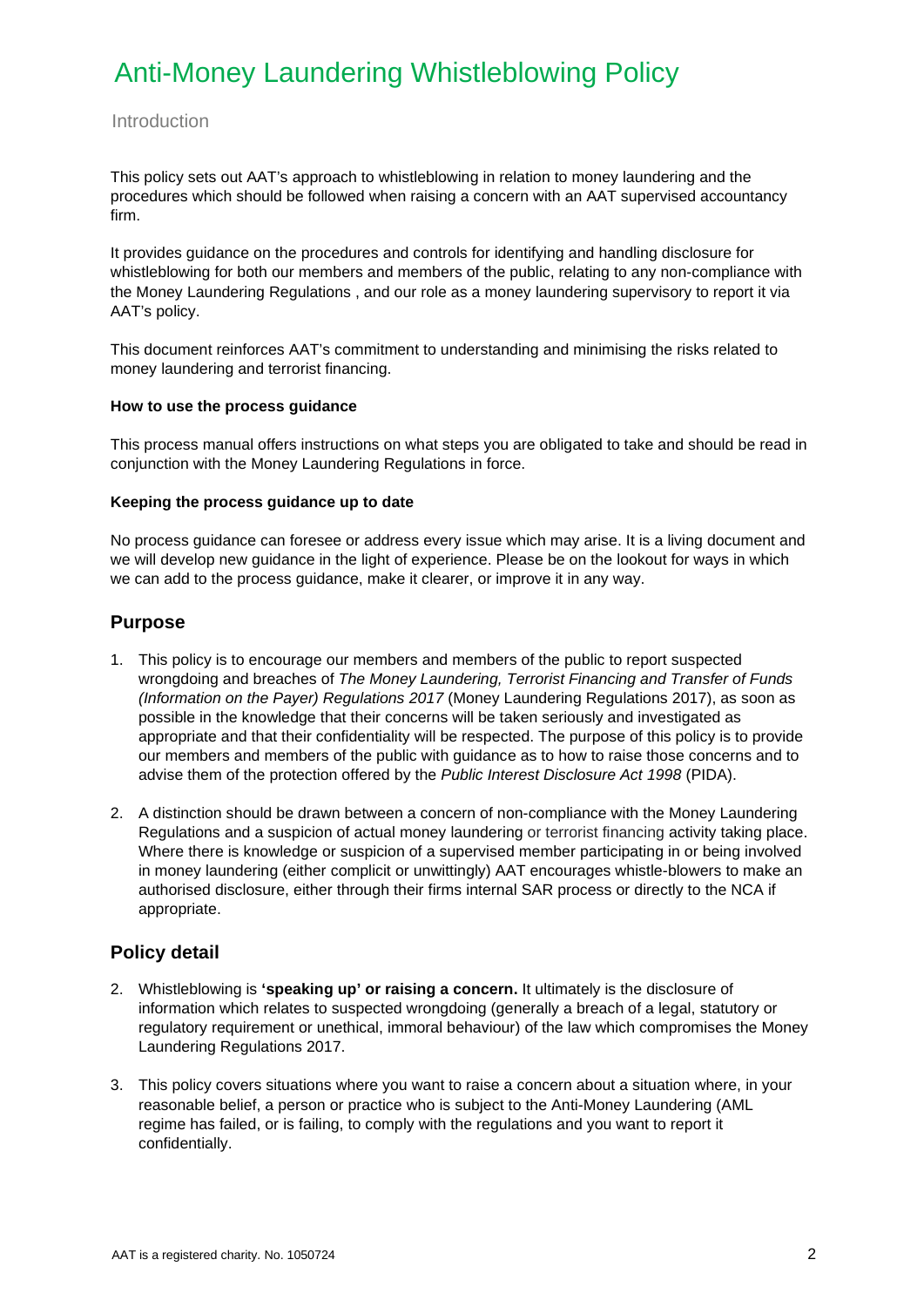# **Reporting Requirements & Procedures**

4. If you identify an accountancy firm which appears to be failing to adhere to the Money Laundering Regulations 2017, you can report it to AAT confidentially. If information is provided to us on a confidential basis, we will take the appropriate steps to protect your identity.

## **Definition of Reportable Matters**

- 5. AAT strongly encourages both our members and members of the public to report any current or historic failings in relation to the Money Laundering Regulations 2017 and other laws, rules and regulations applicable to AAT which comprises the UK AML regime such as:
	- a) potential breach of the requirements in, or made under the *Financial Services and Markets Act 2000* (including FCA rules)
	- b) *Proceeds of Crime Act 2002* (POCA) as amended by the *Serious Organised Crime and Police Act 2005* (SOCPA)
	- c) *Terrorism Act 2000* (TA 2000) as amended by the *Anti-terrorism Crime and Security Act 2001* (ATCSA) and the *Terrorism Act 2006* (TA 2006)
	- d) *The Money Laundering, Terrorist Financing and Transfer of Funds, (Information on the Payer) Regulations 2017* (Money Laundering Regulations 2017)
	- e) *Terrorist Asset-Freezing etc. Act 2010*
	- f) *Criminal Finances Act 2017*
- 6. The possible violation or suspected wrongdoing should be based on reasonable grounds. It should be noted that this policy is separate from our normal member complaints procedure. Whistleblowing does not apply to personal grievances, including employment issues, which should be dealt with through internal organisational policies.
- 7. If you have a genuine concern related to the above, you should report it under this policy.

# **How to report a possible violation or suspected wrongdoing**

- 8. If you suspect wrongdoing by an accountancy firm, in relation to the Money Laundering Regulations 2017, you must raise this to us or to a regulator promptly if appropriate. Reports can be made anonymous but should provide enough information to allow AAT to investigate the matter properly.
- 9. **Suspicious Activity Report (SAR)** Where money laundering is disclosed, known or suspected, it is an offence to ignore it. AAT will advise the whistle-blower to make an authorised disclosure directly to the National Crime Agency (NCA). If the whistle-blower suspecting the money laundering is not the appointed Money Laundering Reporting Officer (MLRO) then the MLRO will need to be notified so they are able to make the disclosure to the NCA on behalf of the whistleblower. In cases where a whistle-blower is making a disclosure about their MLRO, submit the SAR directly to the NCA.
- AAT advises all Practicing Members to consider registering with the NCA at www.nationalcrimeagency.gov.uk to obtain their unique registration number to be used when making SARs.

# **Information you can disclose**

10. The following things are useful:

• the names of any individuals and/or firms involved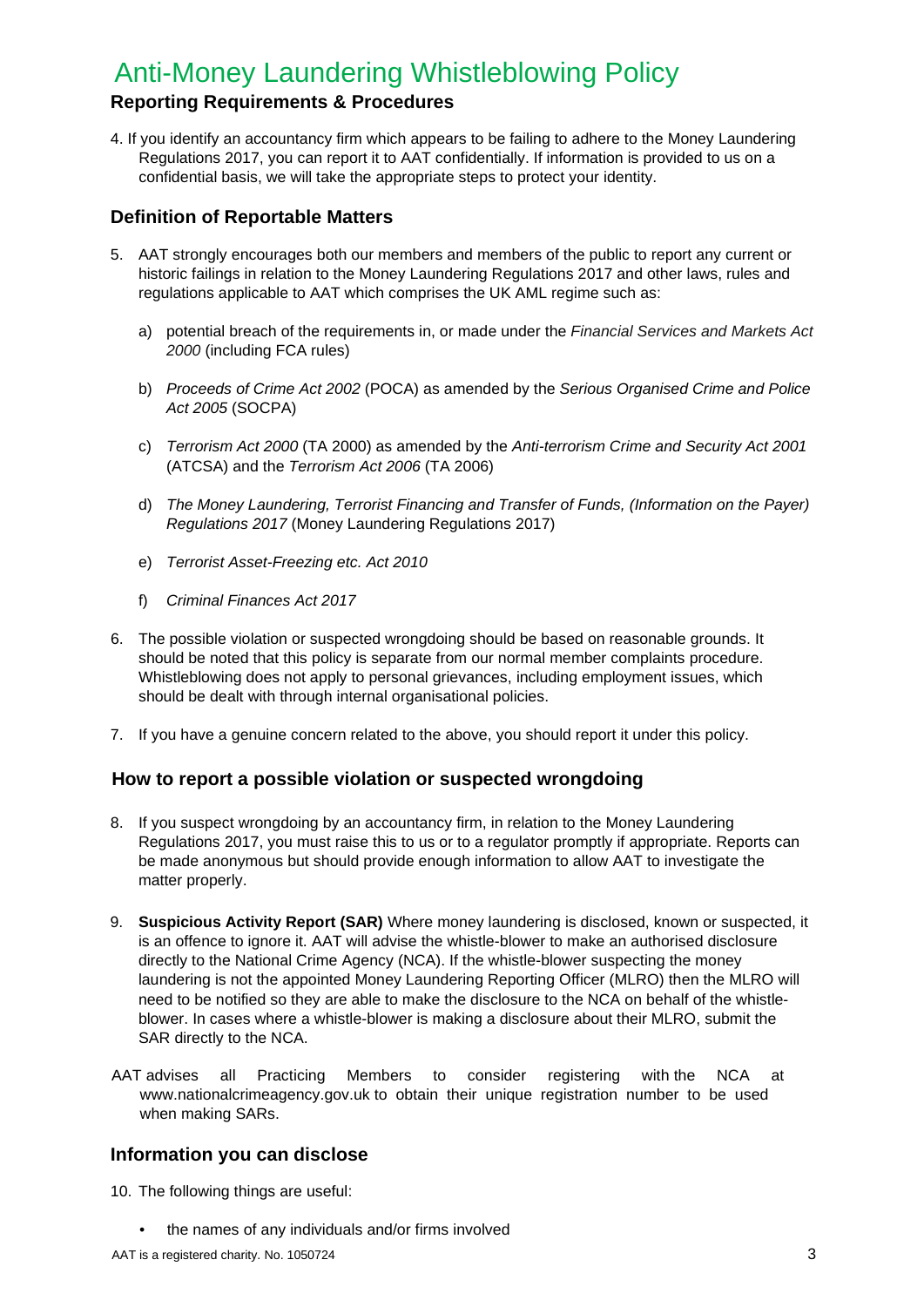- details of the alleged violation of a law, rule or regulation
- any key dates
- details of any internal procedures followed and outcome
- a summary of the supporting evidence you have provided is it known and substantiated?
- 11. Reports that are not sufficiently substantiated due to a lack of information will not be investigated. Reports can be done orally or in writing.
- 12. The possible violation may be reported internally in one or more of the following ways:

#### **AML Whistleblowing confidential mailbox**

12. Reports of a possible violation or suspected wrongdoing can be made by e-mail to the strictly confidential whistleblowing mailbox, **aml.whistleblowing@aat.org.uk** 

#### **AML Whistleblowing helpline**

- 14. AAT members can call the AML whistleblowing helpline on **+44 (0) 207 367 3182** where you can discuss your concerns in confidence. The general procedure is to ask for your name and membership number but you are welcome to remain anonymous
- 15. On receipt, your disclosure will be allocated to an appropriate investigating officer in the Professional Standards team, who will then carry out an assessment to determine whether there are grounds for any action to be taken*.*

#### **How we will investigate your concern**

- 16. After you have raised your concern AAT will decide how to respond in a responsible and appropriate manner.
- 17. The investigation will be carried out by someone independent of the concern raised. The scope of the investigation, and who acts as investigating officer, will depend on the nature of the concern raised. The person you raised your concern with may carry out the investigation or they may ask someone else to do so. Usually this will involve making enquiries first, but it may be necessary to carry out an investigation at a later stage which may be formal or informal depending on the nature of the concern raised.

#### **How will we keep you informed?**

18. If you have raised a concern we will, as far as possible keep you updated if we are considering further action or not and if there is any public reported action. We may contact you again if we require anything further from you, unless you specifically ask us not to. However, we will not be able to inform you of any matters which would infringe our duty of confidentiality to others and infringe our policy and various UK and European Law restrictions.

#### **How will we use the disclosure?**

- 19. Depending on the information that has been provided we may take different types of action in response including:
	- Deciding on whether a practice assurance review should take place
	- Making a confidential report to law enforcement agencies
	- Using the information as part of a formal investigation into a firm. Where the information is useful but might not lead to any further activity at the time, we will store it securely where it can be retrieved and used if things change.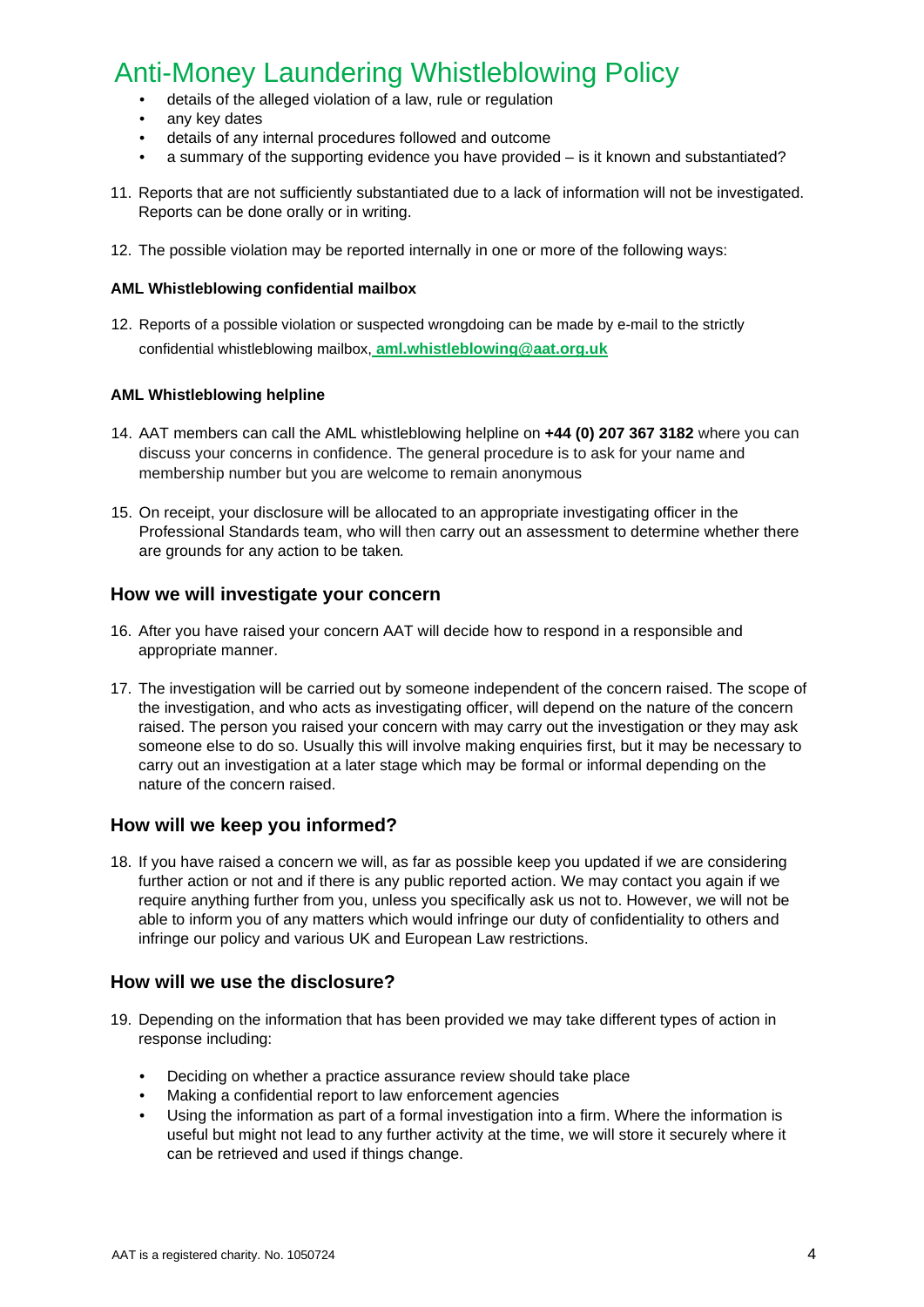## **Timescales**

- 20. The person receiving your concern will aim to contact you within five working days of receiving your concern to let you know it has been received and what will happen next.
- 21. The investigating officer will aim to contact you as soon as possible after being briefed on your concern. They will agree with you how to keep you updated during the investigation.
- 22. The investigating officer will tell you as much as they can about the progress of the investigation and its likely timescale. However, sometimes the need for confidentiality may prevent them giving you specific details of the investigation or any disciplinary action taken as a result.

# **Public information**

23. Where cases result in fines, prosecutions or bans these will be made public.

# **Confidentiality**

- 24. We hope that our members and members of the public will feel able to voice concerns openly under this policy, we will protect all information we receive and won't reveal your existence or identify unless we are legally required to do so.
- 25. AAT has an obligation to handle reports confidentially if the reporter so requests. Reports will be treated in a confidential manner, to the extent possible. AAT may, if appropriate, be required by law to disclose a possible violation and any information relating to third parties, including regulatory, governmental, law enforcement or self-regulatory agencies. Following reporting to the appropriate parties, the reporter is expected to maintain confidentiality regarding any report and investigation as well as the resulting findings, in accordance with this policy.

#### **Firms not supervised by AAT**

- 26. If you identify an accounting service provider or trust and company service provider that does not appear to be supervised under the Money Laundering Regulations 2017 or disregarding the requirements of the regulations, you can:
	- Contact the firms relevant supervisory body
	- Contact the MLR Central Intervention Team at MLRCIT@hmrc.gov.uk
- 27. These contact details are solely for the purpose of reporting matters relating to possible breaches of the *Money Laundering Regulations 2017*. It is not to be used in relation to general complaints or queries regarding the professional conduct of AAT members. Any matters of this nature should be reported via AAT complaints process

# **Protection to the whistle-blowers**

28. Concerns will be treated seriously, and actions taken in accordance with this policy. If you ask us to treat the matter in confidence we will do our utmost to respect your request. However, it is not possible to guarantee confidentiality. If we are in a position where we cannot maintain confidentiality and so must make disclosures, we will discuss the matter with you first (unless we are legally prevented from doing so). We will give you feedback on any investigation and be sensitive to any concerns you may have because of any steps taken under this procedure.

# *Public Interest Disclosure Act 1998* **(PIDA)**

29. PIDA protects workers who make a protected disclosure of information, concerning certain types of matters relating to their employment, from being dismissed or penalised by their employers because of the disclosure. The legislation protects those making a disclosure either internally in the organisation or externally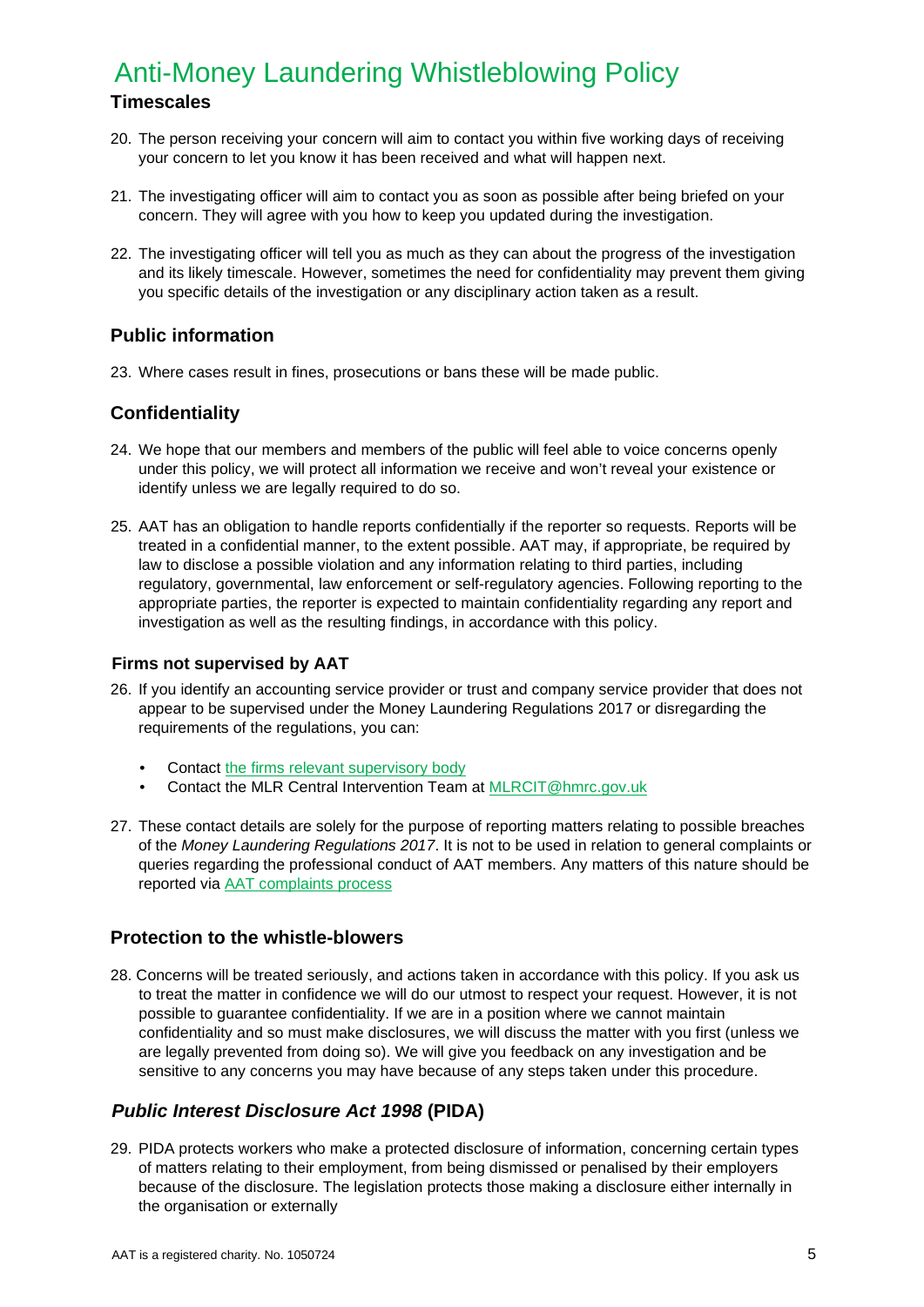- 30. PIDA sets conditions about the subject matter of the disclosure, the motivation and beliefs of the worker, and the person(s) to whom the disclosure is made.
- 31. The scope of PIDA includes disclosure that, in the reasonable belief of the worker, are in the public interest.
- 32. A protected disclosure is any disclosure of information which in the reasonable belief of the individual making the disclosure tends to show that one or more of the following:
	- a) a criminal offence has been committed, is being committed or is likely to be committed
	- b) a person has failed, is failing or is likely to fail to comply with any legal obligation to which he is subject
	- c) a miscarriage of justice has occurred, is occurring or is likely to occur
	- d) the health or safety of any individual has been, is being or is likely to be endangered
	- e) the environment has been, is being or is likely to be damaged
	- f) information tending to show any matter falling within any one of the preceding paragraphs has been or is likely to be deliberately concealed.
- 33. You may need independent legal advice to direct you in understanding this legislation.

## **Malicious Whistleblowing**

- 34. If AAT members are found to have made allegations maliciously and/or not in good faith, a disciplinary process may be instigated against them.
- 35. It is important to note that if you have raised a concern in good faith, you will not be subject to disciplinary action even if the investigation finds your allegations to be unproven.

#### **Alternative Reporting Methods**

- 36. A possible violation or suspected wrongdoing by a AAT supervised firm, should be made first directly to AAT. The purpose of this policy is to give you the opportunity and protection you need to raise your concerns internally without reporting the concern to external bodies. It is, therefore, expected that raising concerns internally will be the most appropriate action to be taken in almost all cases and so you must try to do so.
- 37. However, there may be circumstances where you feel you cannot raise your concern with AAT and you wish to disclose information externally. In these circumstances you could consider raising your concern with an external body or a regulator e.g. the FCA. It will rarely, if ever, be appropriate to alert the media. We strongly encourage you to seek advice before reporting a concern to anyone external.

#### **Independent advice**

#### **Protect - Speak up, Stop Harm**

- 38. Protect, formerly Public Concern at Work, are leading experts in whistleblowing. They operate a free, confidential advice line.
- 39. For whistleblowing advice you can call **020 3117 2520**, email **whistle@protect-advice.org.uk** or

visit the website at **www.protect-advice.org.uk Useful guides and publications** 

- AAT's *Code of Professional Ethics*
- National Crime Agency's Suspicious Activity Reporting guidance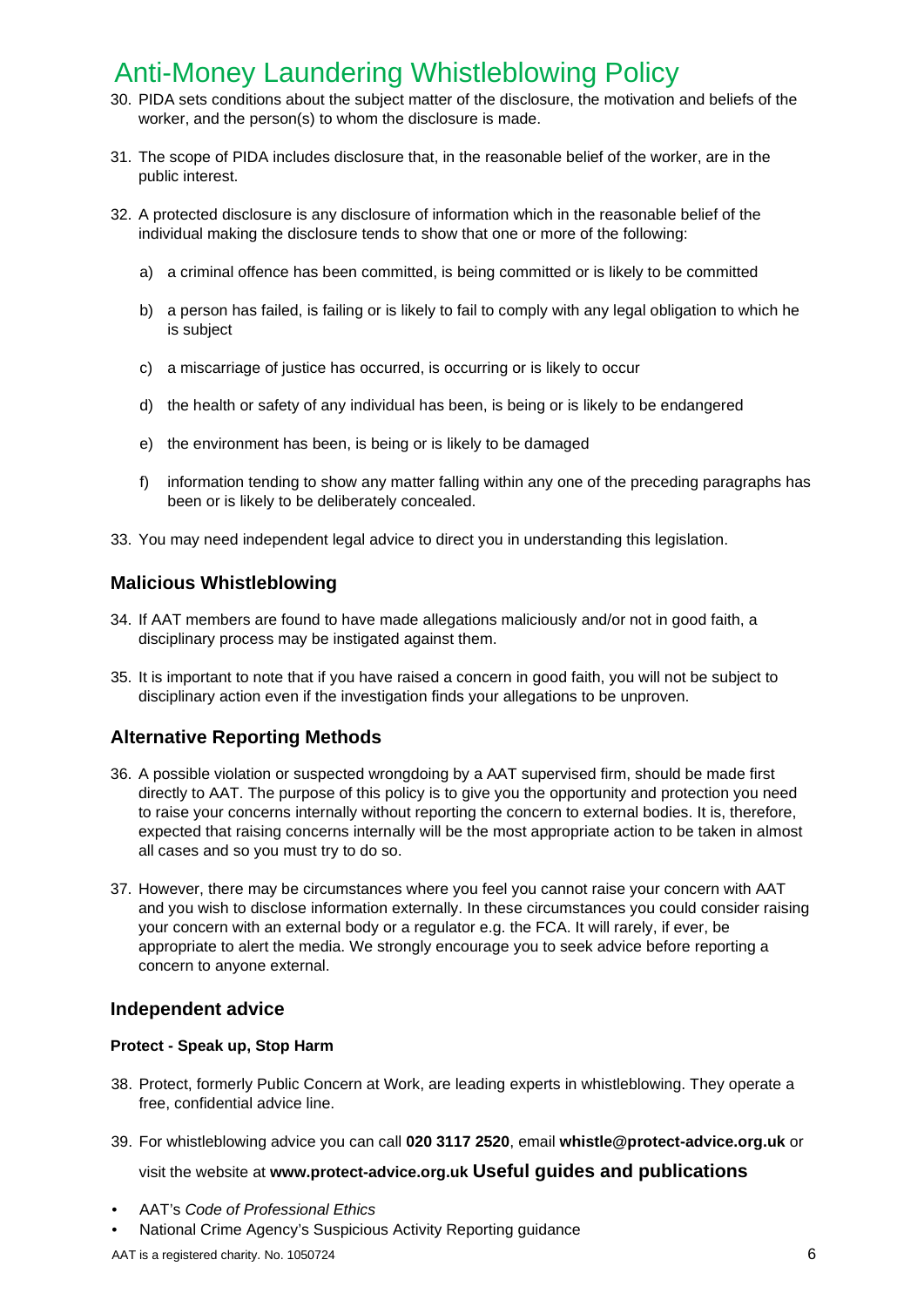• *Public Interest Disclosure Act 1998*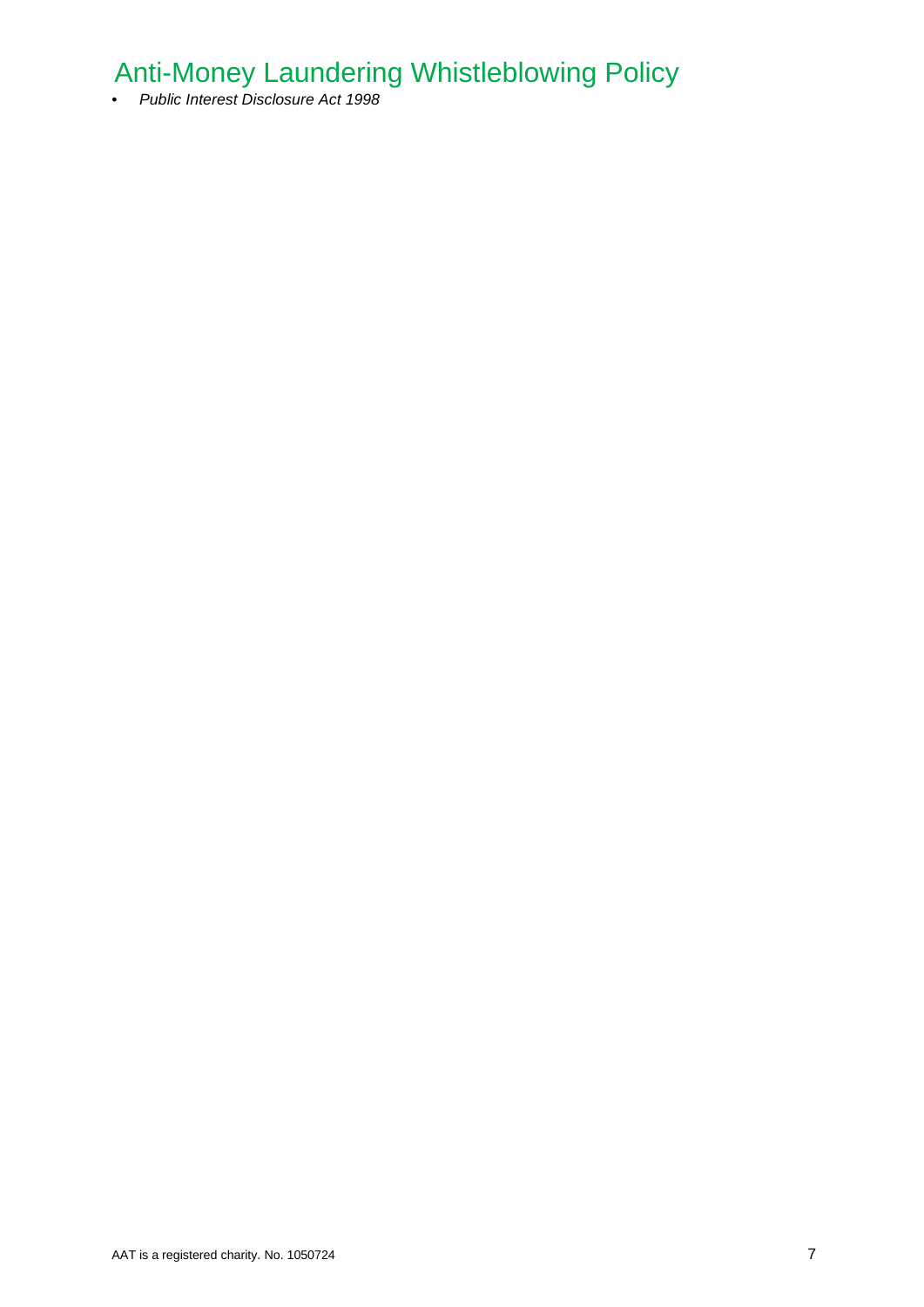# Summary of AML internal whistleblowing process in the AAT



**Note** 

Please ensure that you have read the AAT's *Anti-Money Laundering whistleblowing policy*.